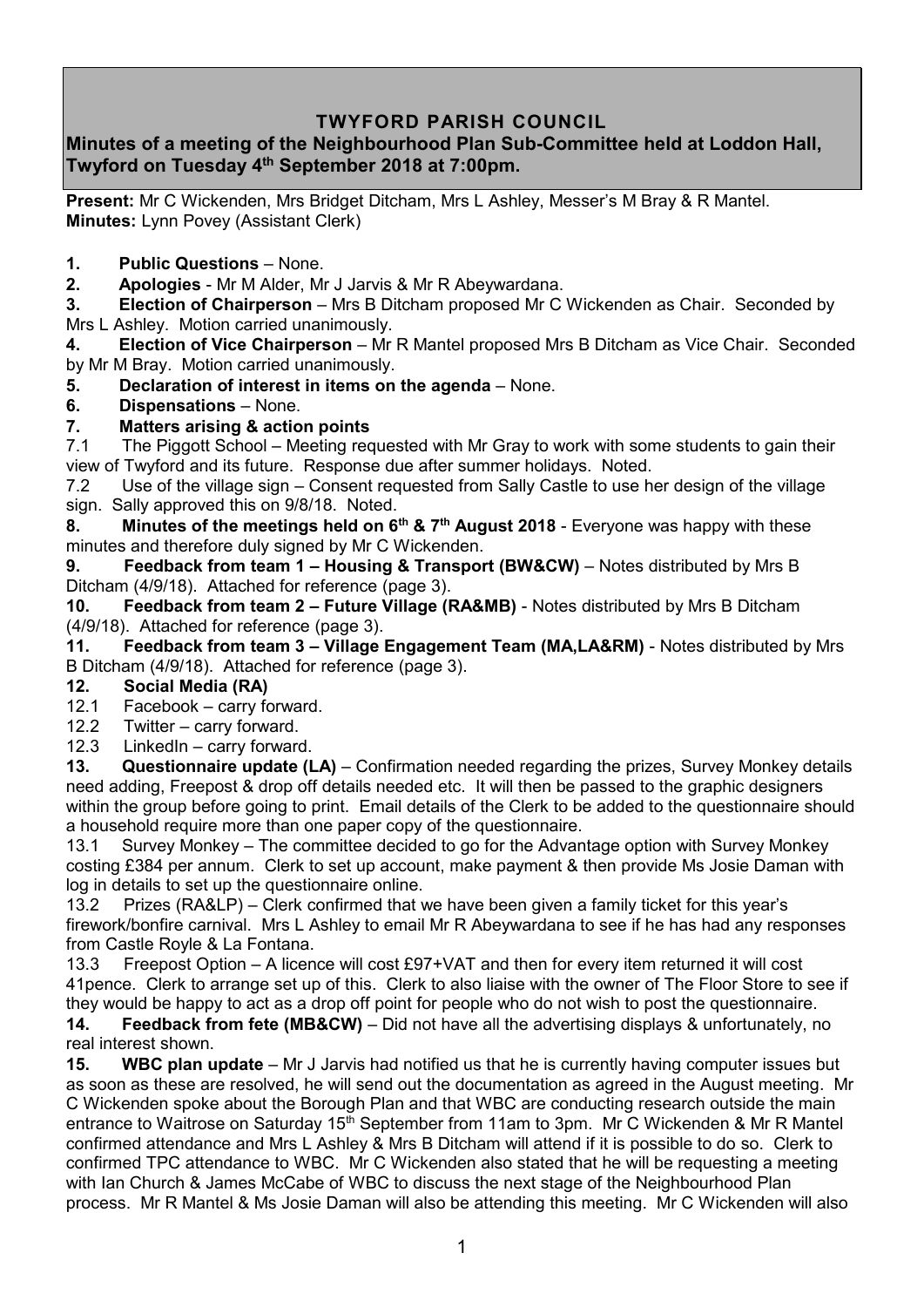be inviting these WBC officers to either the October or November Working Group Meeting at Stanlake Pavilion.

#### **16. Correspondence circulated by email:**

- 16.1 Neighbourhood Plan Meeting 6/8/18 (circulated 7/8/18) Noted.
- 16.2 Neighbourhood Plan Meeting 7/8/18 (circulated 8/8/18) Noted.
- 
- 16.3 Transport Document (circulated 9/8/18) Noted.<br>16.4 Briefing note: National Planning Policy Framewor 16.4 Briefing note: National Planning Policy Framework (circulated 9/8/18) – Noted.<br>17. Date of next meetings – Monday 1<sup>st</sup> October 2018 at Stanlake Pavilion (Wo
- **17. Date of next meetings – Monday 1st October 2018 at Stanlake Pavilion (Working Group) & Tuesday 2 nd October 2018 at Loddon Hall (Sub-Committee).**

**Meeting Closed at 19:42**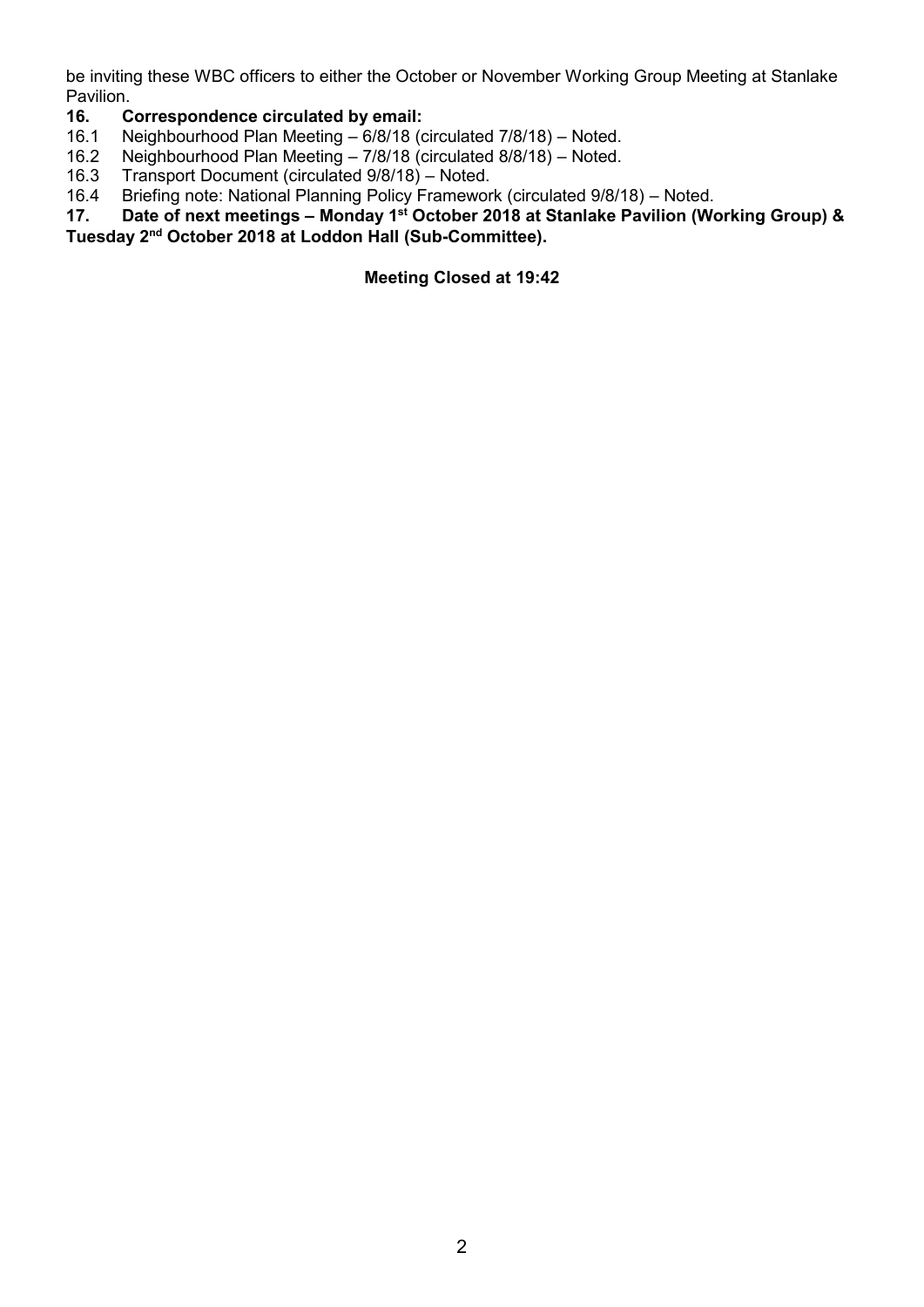# **Notes on Neighbourhood Planning Meeting held 3rd September 2018 at Stanlake Pavilion.**

Attendees: -Charles Wickenden, B. Ditcham, M. Bray, L. Ashley, R. Mantel, A. Lawrence, H. Beavan, J. Daman, P. Morton, R. Sunley, D. Bann.

Charles Wickenden welcomed everyone and pointed out that a number of people were still on holiday. He suggested that the purpose of the meeting was to get a report from each of the 3 groups on progress made since the last meeting and look at the way forward.

### Team 2

It had been decided that surveys could be returned in 3 ways: - at a drop off point possibly The Floor Store, yet to be confirmed, by freepost or online using Survey Monkey.

The cost of using Survey Monkey was discussed. There are 2 possibilities either a number of one off monthly charges at £32 or an annual cost of £384. A decision as to which will be the most efficient will be made at the Steering Group meeting on 4<sup>th</sup> September. Josie Daman will organise the survey Monkey and payment will be arranged by the clerk.

Hash tags are YOUR future TWYFORD. HAVE your SAY.

(I am unsure of capitalization B.D)

There was discussion as to whether mapping of facilities would be by GOOGLE location or accurate location.

Further mapping of facilities will be made by next month's meeting.

### Team 1

Charles reported on behalf of Team 1 who met last Thursday. The team have moved on to look at transport in Twyford. Ray Sunley had written good reports on various transport methods and put together questions for the next survey which will be regarding transport.

Team 1 discussed writing the policy and looked at the presubmission policy of Warfield. Ray will write a draft infrastructure policy for Twyford.

All the N.P. policies looked at have a main theme, it is suggested that Twyford's should be that we are a hub for surrounding areas – whatever is developed in neighbouring localities affects Twyford for transport, retail, education.

We do need to communicate with surrounding parishes and WBC. Lindsay had the action point to speak to officers at WBC.

Team 1 had suggested that we ask a WBC officer to come to the next Monday meeting i.e. first Monday in October to talk to the whole group.

### Team 3

Liz Ashley reported on behalf of Team 3. We had all seen the proposed housing survey which is to send out at the end of September. It will be possible to respond in 3 ways as mentioned above. Those responses made prior to  $20<sup>th</sup>$  October will be entered in a draw for one of three prizes. The final cut-off date for responses will be 15<sup>th</sup> November.

There was discussion regarding the size of paper to be used for the survey to allow it to be returned by Freepost.

Liz will ensure that the survey is emailed using WORD to Hille and Anthony by 14<sup>th</sup> September at anthony@Landb.co.uk (please could someone check this address?) Also, would Lynn, assistant clerk, ensure that all communications are forwarded to Anthony and Hille.

Anthony and Hille will use their graphic design skills to design and layout the survey with appropriate branding. It is essential that it is obvious that it is a Parish Council survey.

There was discussion regarding the number of surveys to be conducted, that residents are not exhausted by the number, that residents are aware of their purpose and that each deal with a different issue.

David will print 3,500 paper copies for distribution to all dwellings in the parish.